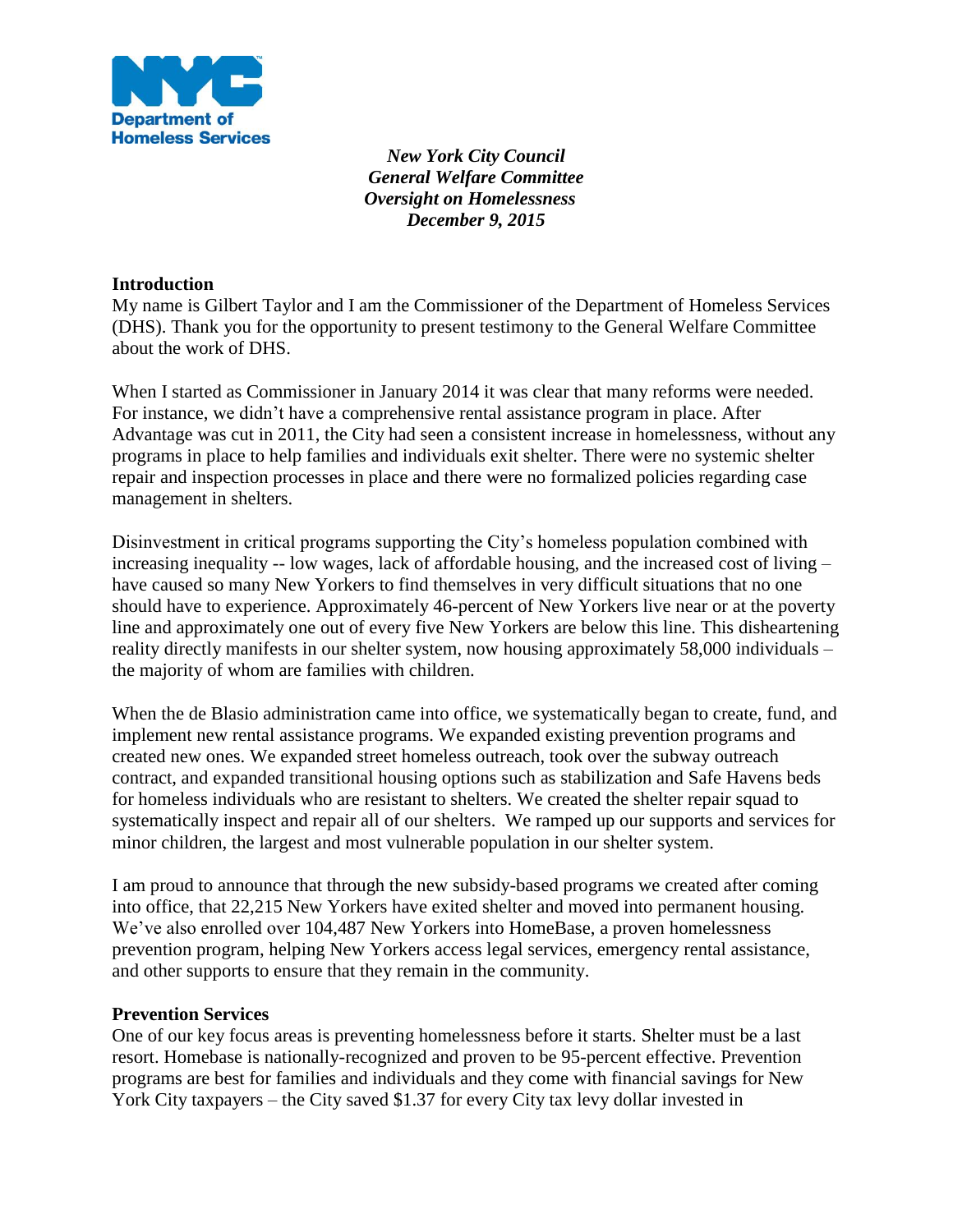HomeBase. Homebase helps families and individuals remain in their homes and out of shelter. We know Homebase works by the many examples that come to our attention every day. Such as Kesha, a mom, raising her three children with limited resources and a pay check away from eviction. Kesha saw our Homebase subway ad and sought assistance at one of our 23 offices. A social worker immediately was able to help Kesha develop a plan, obtain a lawyer, pay down her rent arrears, and enroll in a home care attendant program. Most importantly, she and her three children were able to remain stably housed.

Since July 1, 2013, over 104,487 individuals have been served by this program. Our budgetary expansion was reflected in the number of families and individuals we served, as we nearly doubled our efforts from 34,000 individuals in FY14 to 59,000 individuals served in FY15. In FY16 to date, Homebase has already enrolled 11,487 clients. Homebase continues to support families to avoid the trauma of homelessness and ensures families stay connected with their communities.

This milestone was met through intensive outreach work. Earlier this summer DHS launched its first-ever Day of Action to spread the word about the program near selected Homebase offices in high-risk neighborhoods in each of the five boroughs. And we will continue our prevention outreach efforts year-round. Towards the end of meeting people where they are at, DHS' provider CAMBA launched a mobile Homebase effort, entitled the You Can Van.

In addition, in a joint effort to further promote homelessness prevention services to at-risk households, DHS, the Department of Education (DOE) and the Human Resources Administration (HRA) put in place a Summer Strategy to proactively reach out to families who self-reported to DOE that they are living in vulnerable and unstable housing situations. To actively address this issue, the City prioritized outreach to the top 25 schools with the most children at risk and did a day of action to connect them with Homebase services followed by a telephone campaign where more than 20,000 calls were made to parents that might need assistance.

# **Street Outreach**

In addition to preventing homelessness for families and individuals already housed, DHS is committed to serving all street homeless individuals in the city. Street homeless individuals are defined as people living without shelter either on the streets, in the NYC transit system, or other outdoor public places. We are committed to helping individuals living on our streets and subways come into shelter and get the services they need and deserve. Throughout the city, we deploy teams around the clock to engage people living on the streets and in subways to encourage them to move into transitional and permanent housing

In order to maximize our ability to help individuals transition indoors and to accept housing placement, we have considerably enhanced the services being offered and the funding committed to this population. We have made an unprecedented increase in services for street homeless individuals, including outreach, drop-in centers, and special shelter beds. The latter two are both innovative program models designed to reach people living on the streets who are reluctant to enter the City's shelter system. Specifically, drop in Centers are store front programs where clients can literally "drop in" to seek shelter, get a meal and a shower, and also connect to case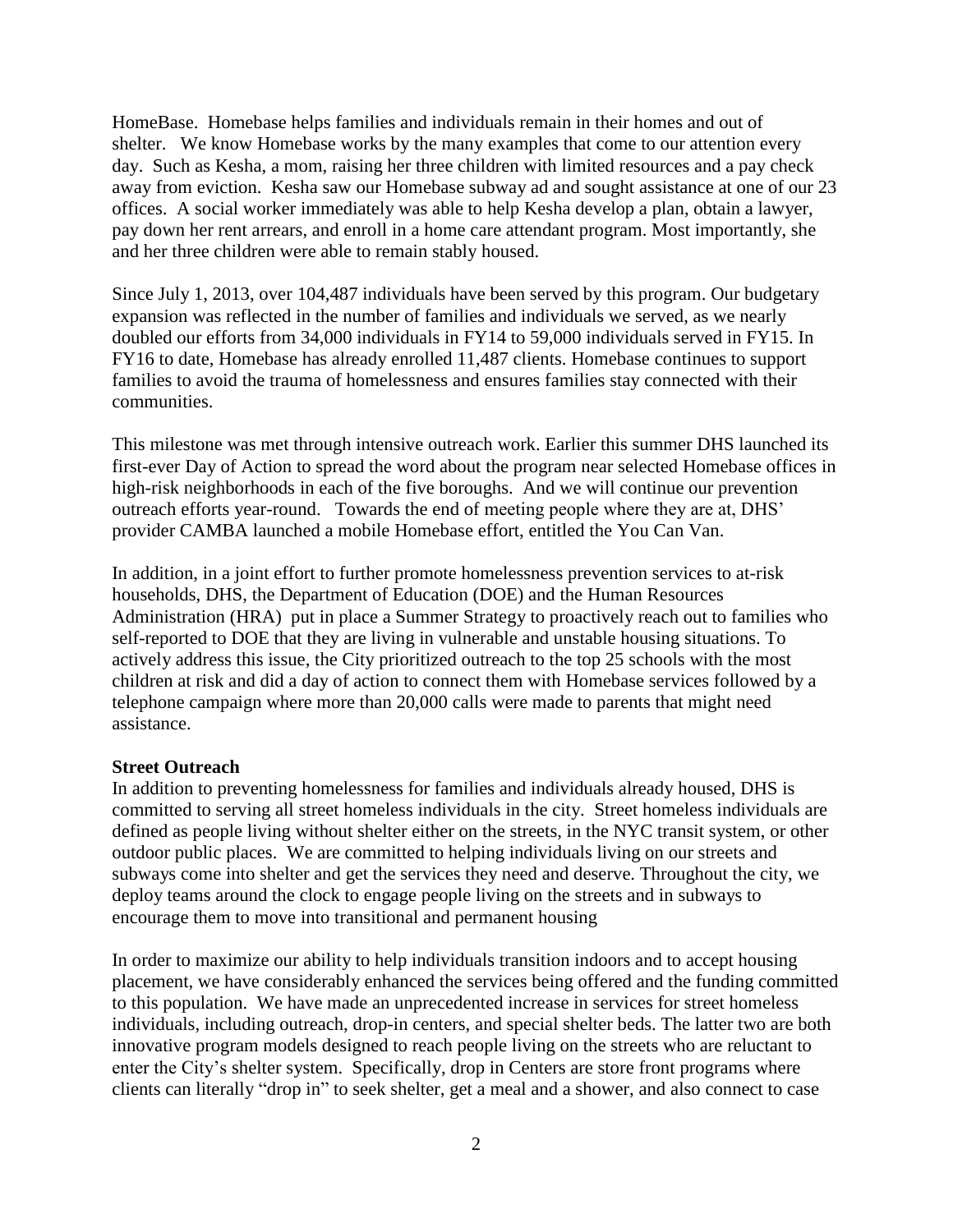management and other social services. These programs are open on a 24/7 basis and connect to a network of churches and synagogues that run small shelters in their buildings that clients using drop in centers can access. Special shelter beds include models such as Safe Havens and Stabilization beds that were designed with input from individuals on the streets. They generally appeal to individuals who reject the mainstream shelter system because they tend to be smaller, afford more privacy and have fewer rules and more flexibility.

Since January 2014, DHS outreach teams have made 2,571 placements from our streets into shelter. Our street outreach work is especially crucial during extreme temperatures such as those we had this summer and last winter.

These enhancements are in addition to the substantial increases in funding to outreach efforts in the NYC transit system in July 2014 from \$800,000 to \$6 million. In partnership with the MTA, DHS has tripled the number of outreach workers in the subways, from roughly 20 to 60 full time staff. This investment has paid great dividends as outreach workers made over 700 placements from the subway system during the first year. We now perform outreach services in all 469 subway stations across the City. Outreach teams ensure that all subway stations and train cars are assessed for homeless activity on a routine basis. Our goal is to help transition as many people as possible off the streets and subways into homes of their own.

We are also working for the first time on a comprehensive plan to monitor and close down all encampments across the City. We define encampments as locations where at least two individuals consistently bed down and there is a structure erected – such as a tent or an established living space. We launched this effort in September when we worked in partnership with the NYPD, Department of Transportation, Sanitation, Parks and others to close 21 encampment locations. Through this effort, we were able to not only close 21 encampments but placed 55-percent of the individuals we encountered, and removed 400 tons of debris and over 2,600 syringes at these locations. In coordination with the NYPD and the Mayor's Office of Operations, we continue to visit these locations multiple times daily to monitor them for repopulation and to address any issues that arise. Reports indicate the sites remain clean and no homeless individuals have repopulated the locations. Additionally, in November we have started a second initiative and have identified 25 new encampments locations and are coordinating efforts with our partners to close down these encampments to address the needs of homeless individuals at these locations.

In order to be truly successful in helping people come indoors from the cold, we need to not only build the capacity and infrastructure of our outreach teams, but we also need to continue to invest in the development of special beds for individuals who are unwilling to enter traditional shelter. To this end, DHS has added 214 Safe Haven and stabilization beds to our system since January 2014. The total Safe Haven budget for FY16 is \$24.8 million.

We are now working aggressively to develop an additional 500 beds this winter. To this end, DHS announced its "Opening Doors" Initiative in collaboration with the Mayor's Clergy Advisory Council, the Archdiocese of New York, and other houses of worship. The goal of Opening Doors is to partner with faith leaders throughout the City, to use their unoccupied space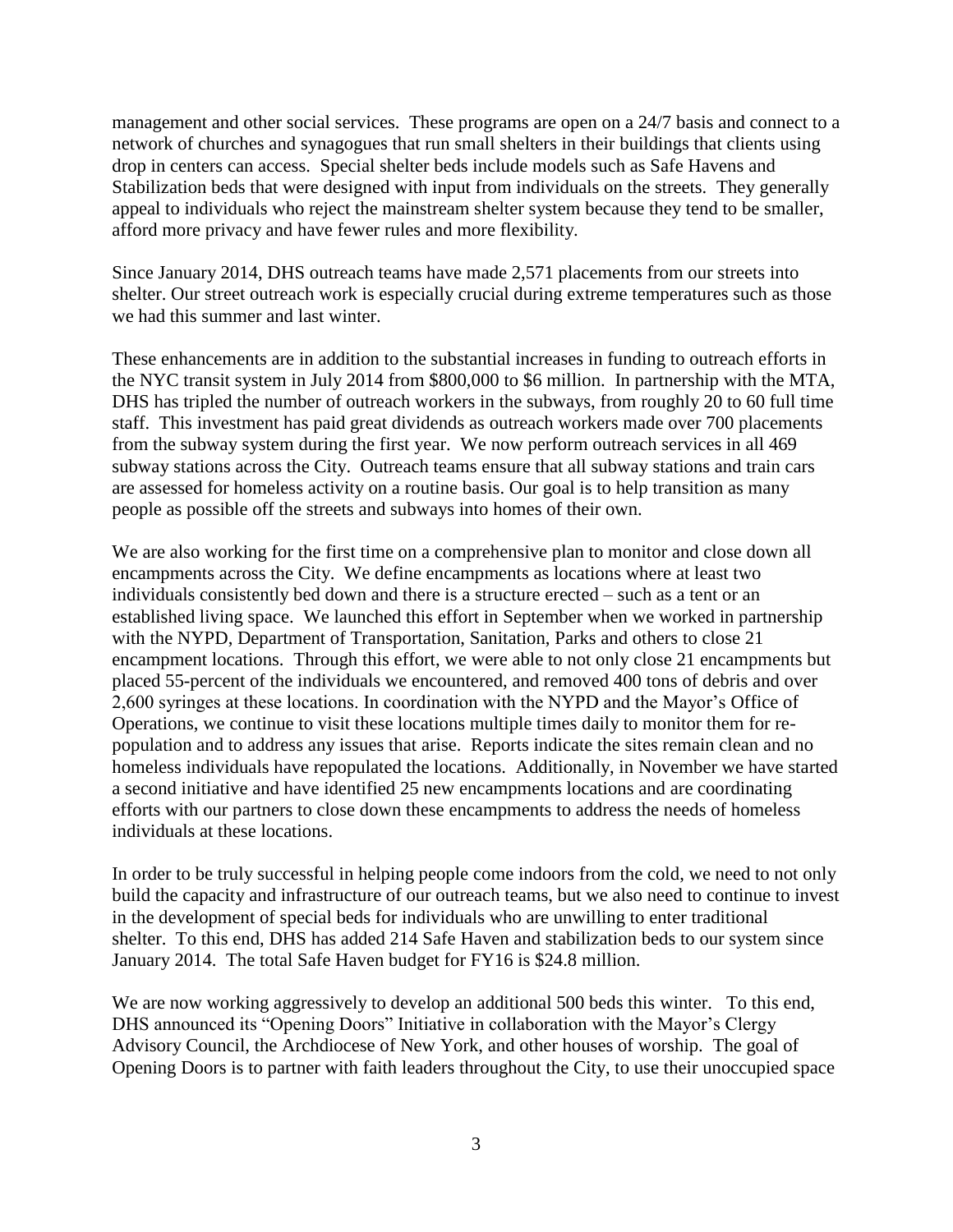to provide shelter and social services to the city's street homeless population. We are on target to launch the first round of the "Opening Doors" program in January 2016.

## **Shelter and Social Services**

Providing shelter and social services for those in need continues to be DHS' core function and mandate. We provide temporary, emergency, and safe transitional housing to eligible families and all individuals in need of shelter.

As part of our operational plan, DHS is working to improve social service delivery in shelter by creating an enhanced model of practice. Using already established methods, the model is a four layered approach to providing quality services to all clients in shelter. This model of practice requires that all DHS shelter providers use the following in their work with clients.

The first layer is consistent and comprehensive documentation of case activities in CARES. CARES is an electronic case management system used by DHS and all of its providers to collect client level information about reasons for entry into shelter through to a permanent placement out of shelter. The second layer is Critical Time Intervention (CTI). CTI is an evidence-based practice model that engages a family or individual in shelter, identifying client needs to assist them through placement back into the community. The third layer consists of Rapid Rehousing (RR), which focuses on housing first, incorporating a comprehensive housing plan and search. The fourth layer is Motivational Interviewing (MI), a client engagement method that enables the client to express his/her needs to a case worker/shelter staff. The combination of all four of these elements has strengthened our work system wide and improved outcomes for our clients.

To attend to the safety and well-being of the 23,000 children within our system, DHS has expanded the scope of work in our Family Services division. In the fall of 2014, we launched the Safety First Team initiative. The Safety First Team was a group of master's level social workers charged with assessing over 1,900 families deemed to be at high risk for child neglect or abuse based on meeting three or more of the following factors: being a single parent, being a parent under 21, having more than three children, having children under the age of four, having medically fragile children, and having had prior child welfare involvement. Following this pilot initiative and lessons learned, DHS received funding to establish a Clinical Services Unit (CSU). The CSU launched in the fall of 2015, comprises one director, three supervisors and 24 master's level social workers who engage providers and our most vulnerable families to determine plans of action and services as needed, such as referrals for mental health treatment or education advocacy. The team coordinates with DHS Family Services and shelter providers through case conferencing, coaching, and interventions to support the family in keeping children safe while in shelter.

DHS is also creating Permanency Specialist Teams within the agency to work with program and shelter staff to support their efforts in helping clients exit shelter and move into permanent housing. Beginning in January 2016, these highly trained teams will be comprised of 30 multidisciplinary staff who will review cases, offer technical assistance to providers and DHS staff, and support efforts to create Independent Living Plans (ILPs) for all clients. The Permanency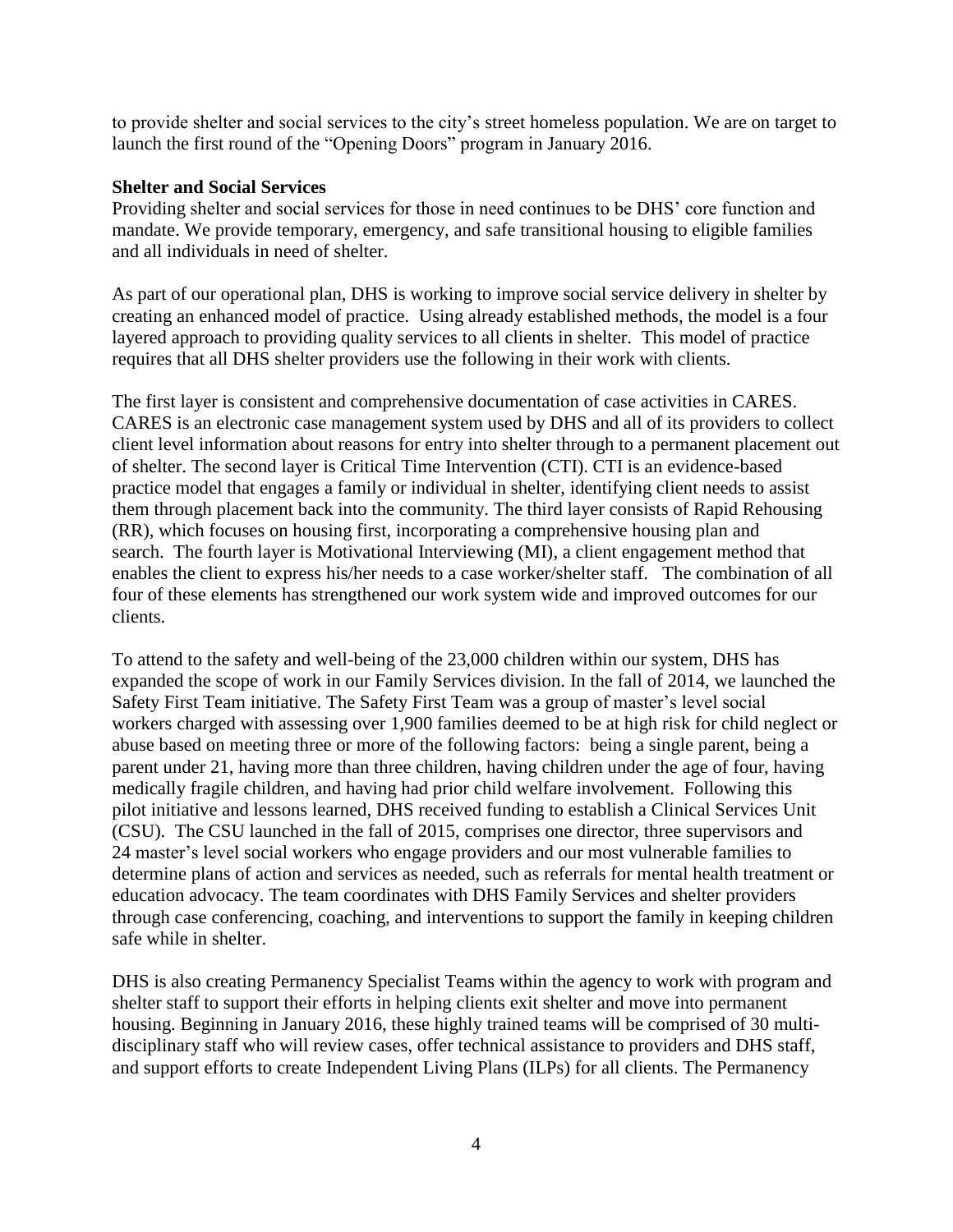Specialist Teams will support our agency's aftercare efforts connecting clients to communitybased supports and services to help them maintain housing in the community.

This spring, in order to further improve our shelter system for all residents, the administration created the Shelter Repair Squad -- bringing together for the first time five monitoring agencies (DHS, HPD, DOB, FDNY and DOHMH) to systematically inspect and repair all homeless shelters in NYC, committing \$12.5 million through FY16. There was no previously existing inspection and repair methodology for our shelter system, and the Shelter Repair Squad will now conduct biannual inspections of all NYC shelters to ensure the environment is healthy and safe for our clients and staff. Since the Shelter Repair Squad was launched over 10,000 violations have been cleared and we have started work on all long-term repairs at DHS facilities. Eightythree-percent of violations at the inspected shelters have been closed out and action plans have been created and are being implemented to resolve all outstanding issues.

DHS is also part of "NYC Safe", an evidence-driven program to support the narrow population of New Yorkers with untreated serious mental illness who pose a concern for violent behavior. NYC Safe has changed the way in which the City intervenes to stop and respond to violence committed by mentally ill individuals, whether housed or homeless. This new initiative includes a series of interventions that together create a continuum of services to meet the specific needs of this vulnerable population, from timely intervention to treatment and follow up with a law enforcement response, when necessary.

The city has invested \$3.5 million to hire additional clinical support staff in DHS mental health shelters for single adults, including case managers, social workers and psychiatrists at 11 shelters city-wide. In addition, DHS received \$5 million to increase the number of peace officers at mental health and large shelters throughout the City.

# **Housing Permanency**

In fall 2014, the City, working collaboratively with the state, introduced the Living in Communities rental assistance programs, also known as LINC, to move our clients out of shelter and into permanent housing. LINC is a program that targets families and individuals based on their specific needs, and unlike the Advantage Program, LINC offers aftercare to families to keep them stably housed. LINC is helping families like Cynthia's, who was living in shelter while she worked full time.

Cynthia wanted desperately to have her own apartment, but working a minimum wage job she found that she was unable to save enough money to move into a place of her own. Then Cynthia qualified for the LINC program, and was able to successfully move out of shelter with her daughter into their own apartment. These are the kind of real life stories that DHS is working to promote, and that this Administration is making happen.

These and other programs such as CityFEPS and HPD Section 8 have succeeded in exiting 22,215 clients from shelter and into permanent housing through subsidy-based programs from the beginning of FY15 to the present.